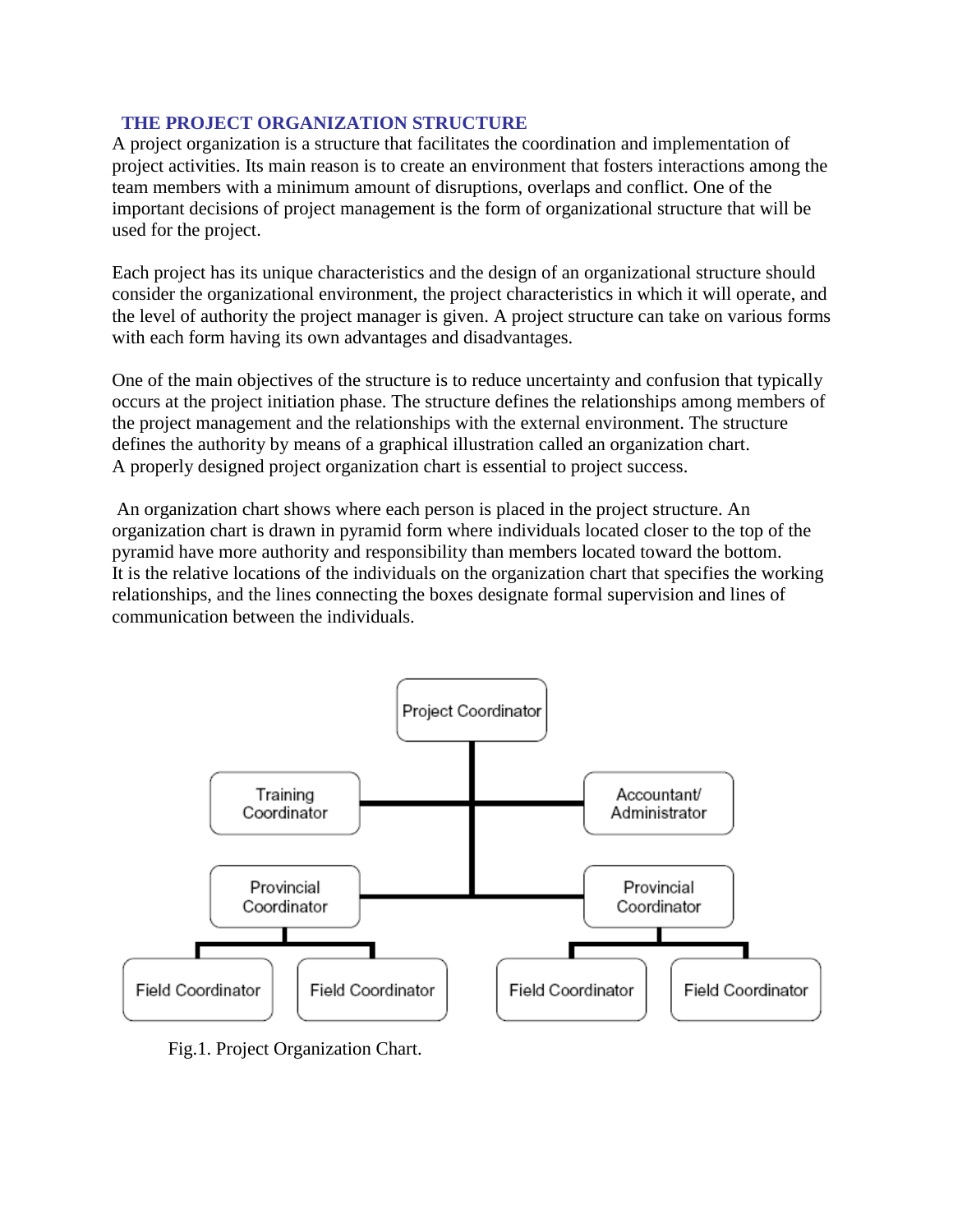Creating the project structure is only a part of organizing the project; it is the actual implementation and application that takes the most effort. The project organization chart establishes the formal relationships among project manager, the project team members, the development organization, the project, beneficiaries and other project stakeholders. This organization must facilitate an effective interaction and integration among all the major project participants and achieve open and effective communication among them.

The project manager must create a project structure that will meet the various project needs at different phases of the project. The structure cannot be designed too rigid or too lose, since the project organization's purpose is to facilitate the interaction of people to achieve the project ultimate goals within the specified constraints of scope, schedule, budget and quality. The objective in designing a project structure is to provide a formal environment that the project manager can use to influence team members to do their best in completing their assignment and duties. The structure needs to be designed to help develop collaboration among individual team members; all in a cost effective way with a minimum of duplication of effort and overlaps.

The organization chart has a limited functionality; it only shows the hierarchical relationship among the team members but does not shows how the project organization will work, it is for that reason that the design should consider factors that will facilitate the operation of the structure; these include communications, information flows, coordination and collaboration among its members.

### **6.1 FACTORS IN DESIGNING A PROJECT STRUCTURE**

There are two design factors that significantly influence the process of developing a project management structure. These are the level of specialization, and the need for coordination. The project manager should consider these factors at the moment of designing the project organization in order to maximize the effectiveness of the structure.

(1) **Specialization** affects the project structure by the degree of specialty in technical areas or development focus; projects can be highly specialized and focus on a specific area of development, or have different broad specializations in many areas of development. For large projects that have multiple specializations or technical areas, each area may have a different need; from differences in goals, approaches and methodologies, all of which influence the way the project will implement its activities. A project that has two components, a reconstruction and education, will need to manage different approaches based on the specialization of each one. In the education component, the needs is for a structure more open and informal, where the time horizon is longer, with more emphasis on sharing and generation of new ideas in order to achieve innovation and creativity.

In a reconstruction component, there are specific goals, a need for a rigid, hierarchical structure, and there is a defined time horizon with little sharing of ideas. While specialization allows each project component to maximize their productivity to attain their departmental goals, the dissimilarities may lead to conflict among the members or leads of each component. In general, the greater the differences, the more problems project managers have in getting them to work together.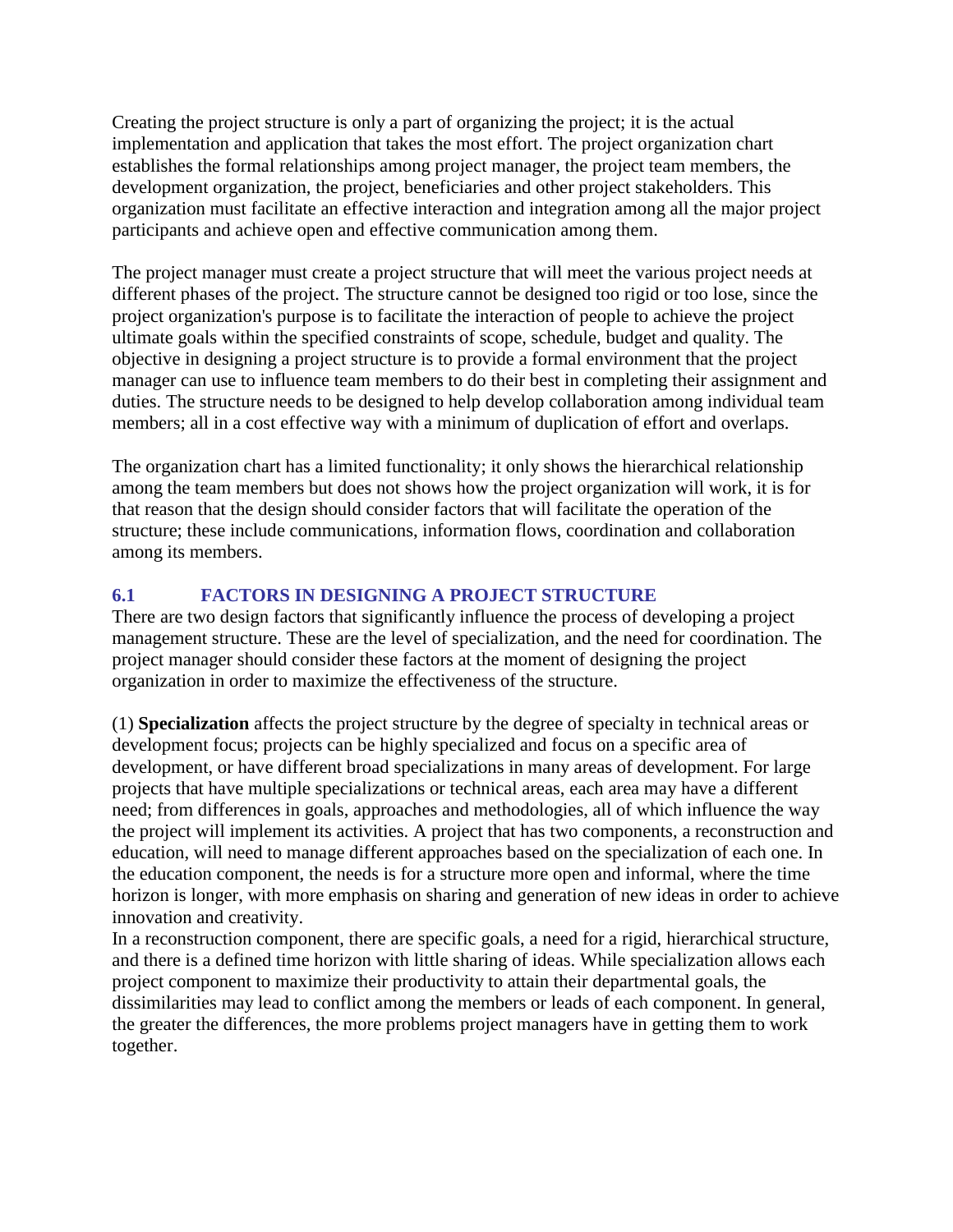**(2) Coordination** is required to bring unity to the various elements that make up a project. The project work is organized around a work breakdown structure (WBS) that divides the overall project goals into specific activities or tasks for each project area or component; the project manager must design an organizational structure that ensure that the various components are integrated so that their efforts contribute to the overall project goal. Integration is the degree of collaboration and mutual understanding required among the various project components to achieve project goals. Most projects are characterized by the division of labor and task interdependencies, creating the need for integration to meet project objectives. This need is greatest when there are many project components that have different specializations. The goal of the project management structure is the achievement of harmony of individual efforts toward the accomplishment of the group goals. The project manager's principal responsibility is to develop integrating strategies to ensure that a particular component or activity is organized in a way that all of the components, parts, subsystems, and organizational units fit together as a functioning, integrated whole according to the project master plan.

### **6.2 TYPES OF PROJECT ORGANIZATIONS STRUCTURES**

Of the several factors to consider when deciding on the design of project organizational structures, especially within an existing organization, the factor that has a significant is the extent of authority and responsibility top management is prepared to delegate to the project manager. An important function of the organizations' top management is to design an organization that fully supports project management. This is done by redesigning the organization to emphasize the nature of the projects and adapting how roles and responsibilities are assigned.

The organization needs to define the project manager's job, degree of authority and autonomy, and relationship to both the organization, other projects and to other units in the organization. Upper management also should specify communication channels, methods of conflict resolution between the project and the rest of the organization. Development organizations are usually organized around programmatic focus areas such as health or education. These areas are usually called program units and are centered on a specific development field. In this environment a project has three organization structures available for design and all are defined by the level of organizational authority given to the project manager:

- Programmatic based, in which project managers have authority only within the program focus or area
- Matrix based, in which the project manager shares responsibility with other program unit managers
- Project based, in which project managers have total authority.

#### **6.2.1 Programmatic Based**

The programmatic focus refers to a traditional structure in which program sector managers have formal authority over most resources. It is only suitable for projects within one program sector. However, it is not suitable for projects that require a diverse mix of people with different expertise from various program sectors. In a programmatic based organization, a project team is staffed with people from the same area. All the resources needed for the project team come from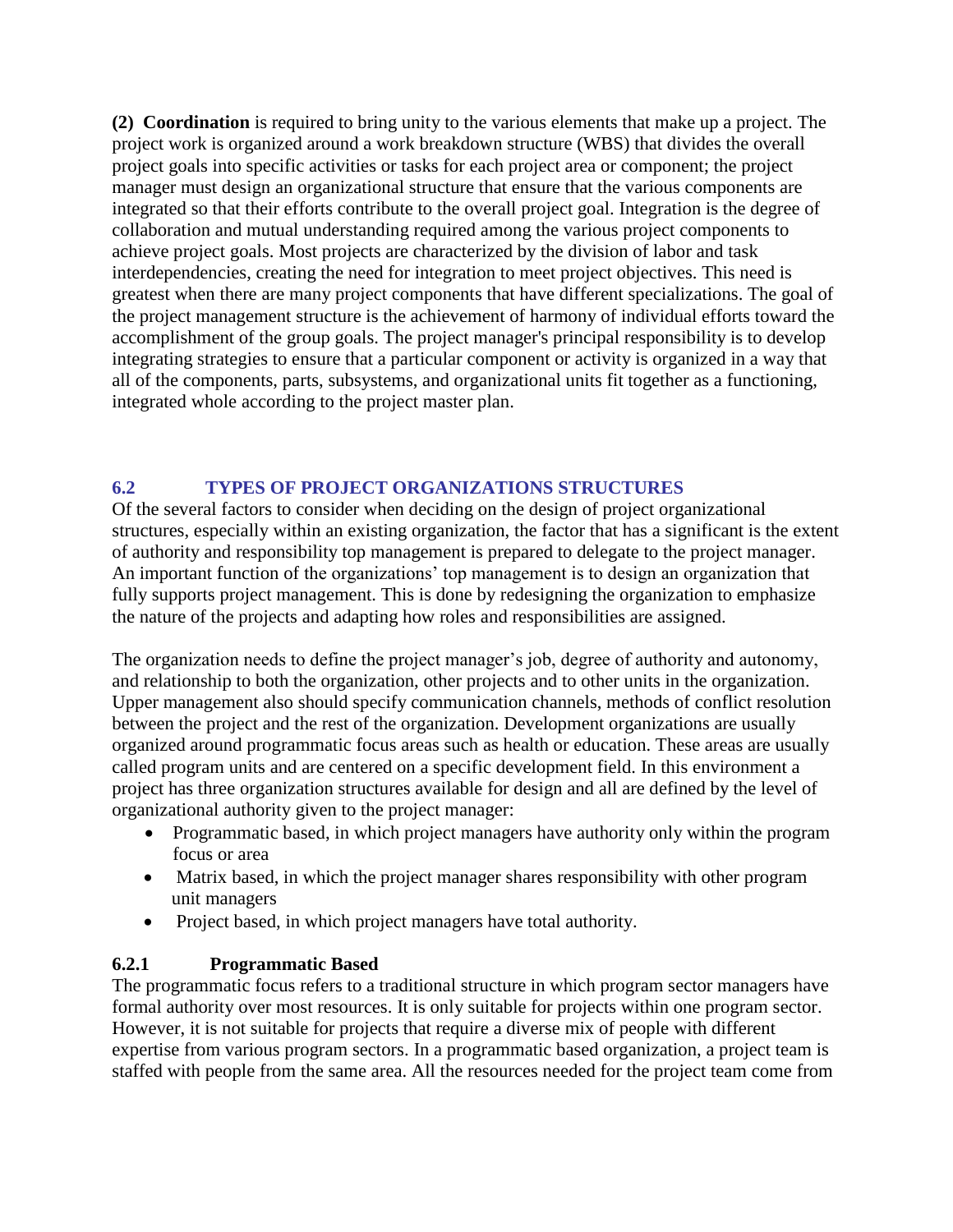the same unit. For instance, if the project is related to the health area, the project resources come from the health unit.



Fig.2. Pragmatic based Organization Structure

The most obvious advantage of programmatic based projects is that there are clear lines of authority, in large projects the project managers tend to also be the program unit manager. There is no need to negotiate with other program units for resources, since all of the staff needed for the project will come from the same program area. Another advantage of this type of organization is that the team members are usually familiar with each other, since they all work in the same area.

The team members also tend to bring applicable knowledge of the project.

A major disadvantage of the programmatic based organization is that the program area may not have all of the specialists needed to work on a project. A nutrition project with a water component, for instance, may have difficulty acquiring specialty resources such as civil engineers, since the only people available will work in their own program unit. Another disadvantage is that project team members may have other responsibilities in the program unit since they may not be needed fulltime on a project. They may be assigned to other projects, but it is more typical that they would have support responsibilities that could impact their ability to meet project deadlines.

# **6.2.2 Matrix Based**

Matrix based project organizations allow program units to focus on their specific technical competencies and allow projects to be staffed with specialists from throughout the organization. For instance, nutrition specialists may report to one program unit, but would be allocated out to work on various projects. A health specialist might report to the health unit, but be temporarily assigned to a project in another project that needs health expertise. It is common for people to report to one person in the programmatic unit, while working for one or two project managers from other projects in different programmatic units.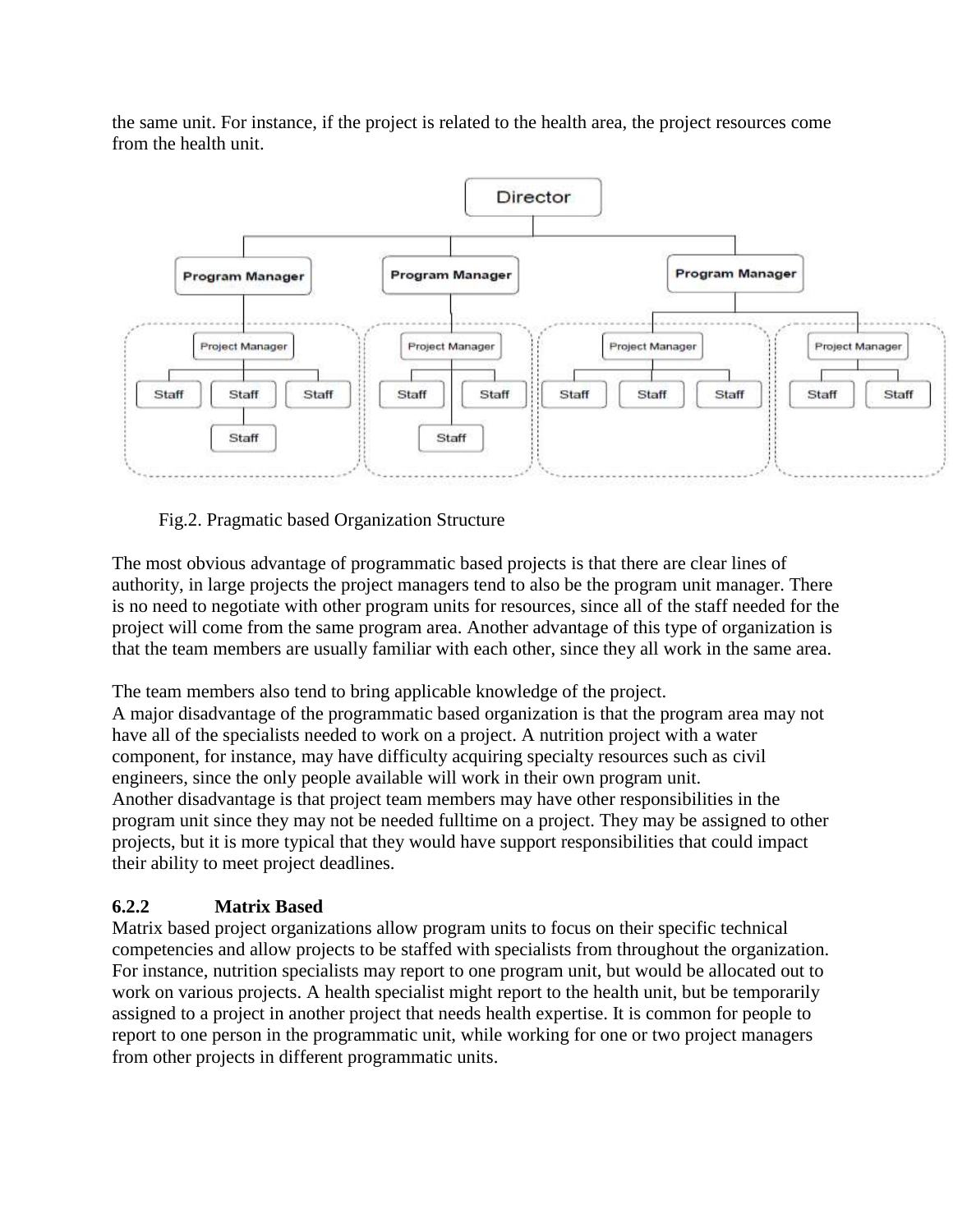

Fig. 3 Matrix based Organization Structure.

The main advantage of the matrix based organization is the efficient allocation of all resources, especially scarce specialty skills that cannot be fully utilized by only one project. For instance, monitoring and evaluation specialists may not be utilized full-time on a project, but can be fully leveraged by working on multiple projects.

The matrix based organization is also the most flexible when dealing with changing programmatic needs and priorities. Additional advantages to matrix management are: it allows team members to share information more readily across the unit boundaries, allows for specialization that can increase depth of knowledge and allow professional development and career progression to be managed. It is easier for a program unit manager to loan an employee to another manager without making the change permanent. It is therefore easier to accomplish work objectives in an environment when task loads are shifting rapidly between programmatic units.

The main disadvantage is that the reporting relationships are complex. Some people might report to programmatic unit managers for whom little work is done, while actually working for one or more project managers. It becomes more important for staff members to develop strong time management skills to ensure that they fulfill the work expectations of multiple managers. This organization also requires communication and cooperation between multiple programmatic unit managers and project managers since that all be competing for time from the same resources.

Matrix management can put some difficulty on project managers because they must work closely with other managers and workers in order to complete the project. The programmatic managers may have different goals, objectives, and priorities than the project managers, and these would have to be addressed in order to get the job done. An approach to help solve this situation is a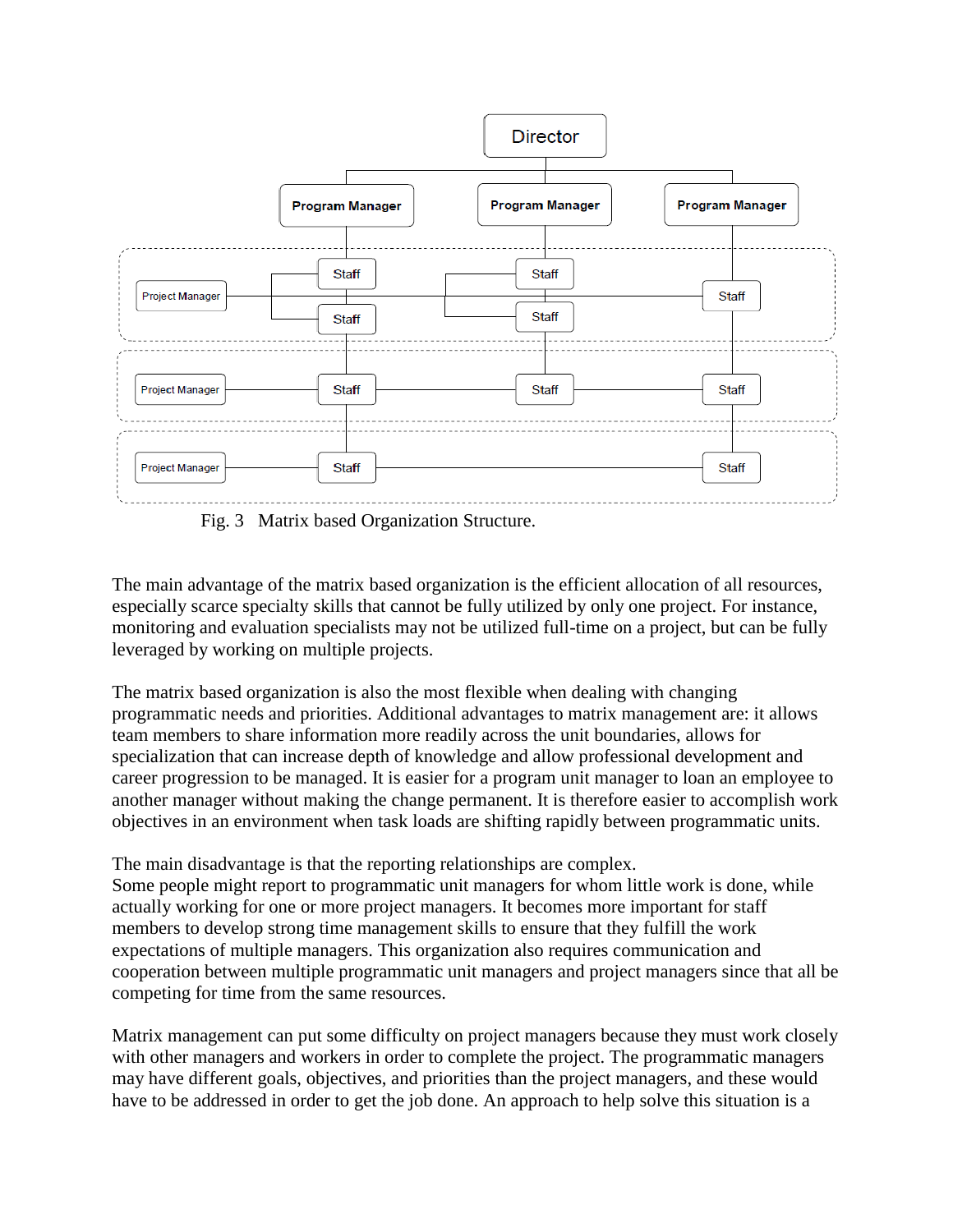variation of the Matrix organization which includes a coordinating role that either supervises or provides support to the project managers. In some organizations this is known as the Project Management Office (PMO), dedicated to provide expertise, best practices, training, methodologies and guidance to project managers.



### Fig. 4

The PMO unit also defines and maintains the standards of project management processes within the organization. The PMO strives to standardize and introduce economies of scale in the implementation of projects. The PMO is the source of documentation, guidance and metrics on the practice of project management and implementation. The PMO can also help in the prioritization of human resources assigned to projects.

#### **6.2.3 Project Based**

In this type of organization project managers have a high level of authority to manage and control the project resources. The project manager in this structure has total authority over the project and can acquire resources needed to accomplish project objectives from within or outside the parent organization, subject only to the scope, quality, and budget constraints identified in the project.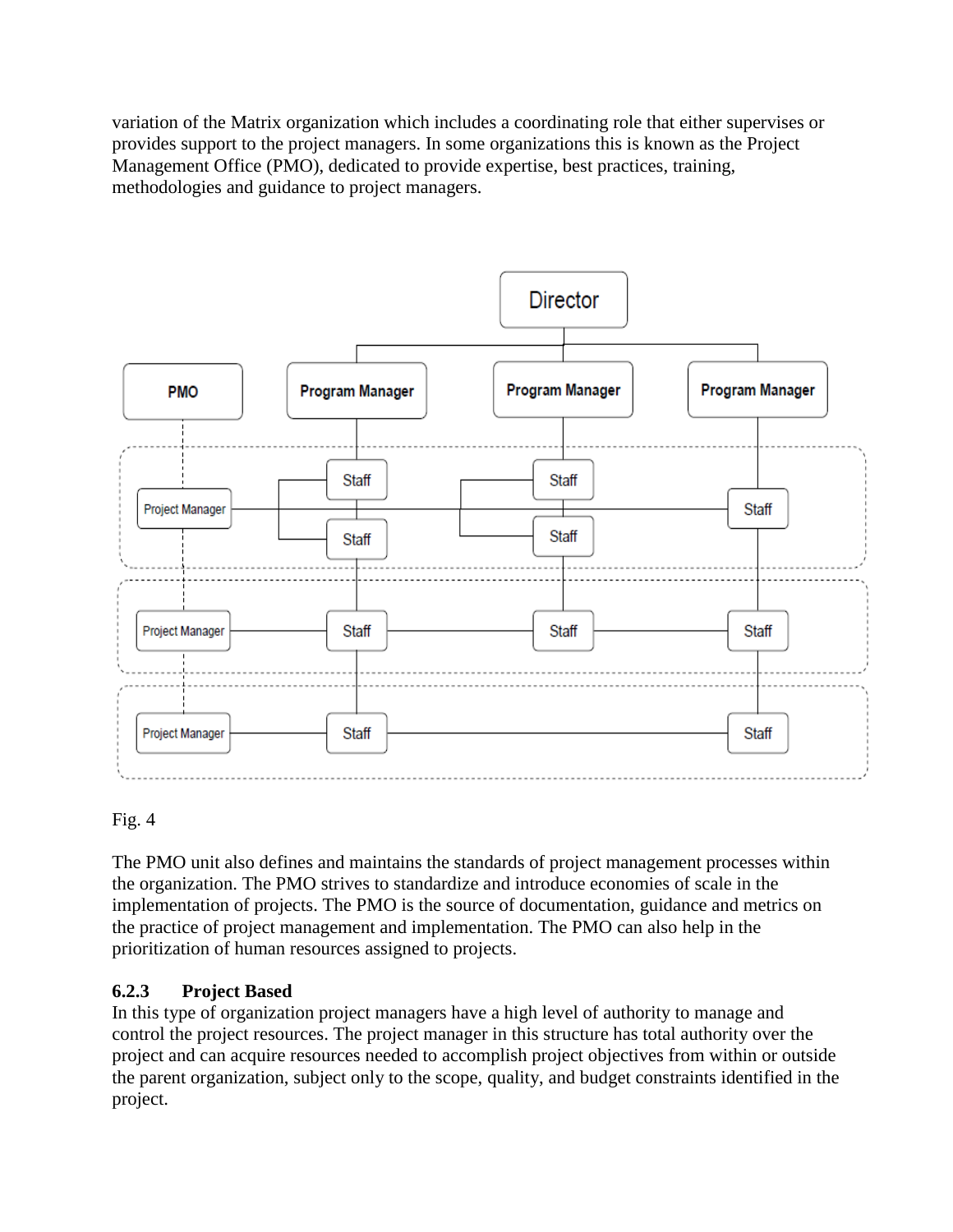In the project based structure, personnel are specifically assigned to the project and report directly to the project manager. The project manager is responsible for the performance appraisal and career progression of all project team members while on the project. This leads to increased project loyalty. Complete line authority over project efforts affords the project manager strong project controls and centralized lines of communication. This leads to rapid reaction time and improved responsiveness. Moreover, project personnel are retained on an exclusive rather than shared or part-time basis. Project teams develop a strong sense of project identification and ownership, with deep loyalty efforts to the project and a good understanding of the nature of project's activities, mission, or goals.



Fig.3. Project based Organization Structure

 Pure project based organizations are more common among large and complicated projects. These large projects can absorb the cost of maintaining an organization whose structure has some duplication of effort and the less than cost-efficient use of resources. In fact, one major disadvantage of the project based organization is the costly and inefficient use of personnel. Project team members are generally dedicated to one project at a time, even though they may rarely be needed on a full-time basis over the life cycle of the project. Project managers may tend to retain their key personnel long after the work is completed, preventing their contribution to other projects and their professional development.

In this type of organization, limited opportunities exist for knowledge sharing between projects, and that is a frequent complaint among team members concerning the lack of career continuity and opportunities for professional growth. In some cases, project personnel may experience a great deal of uncertainty, as organization's or donor's priorities shift or the close of the project seems imminent.

One disadvantage is duplication of resources, since scarce resources must be duplicated on different projects. There can also be concerns about how to reallocate people and resources when projects are completed. In a programmatic focus organization, the people still have jobs within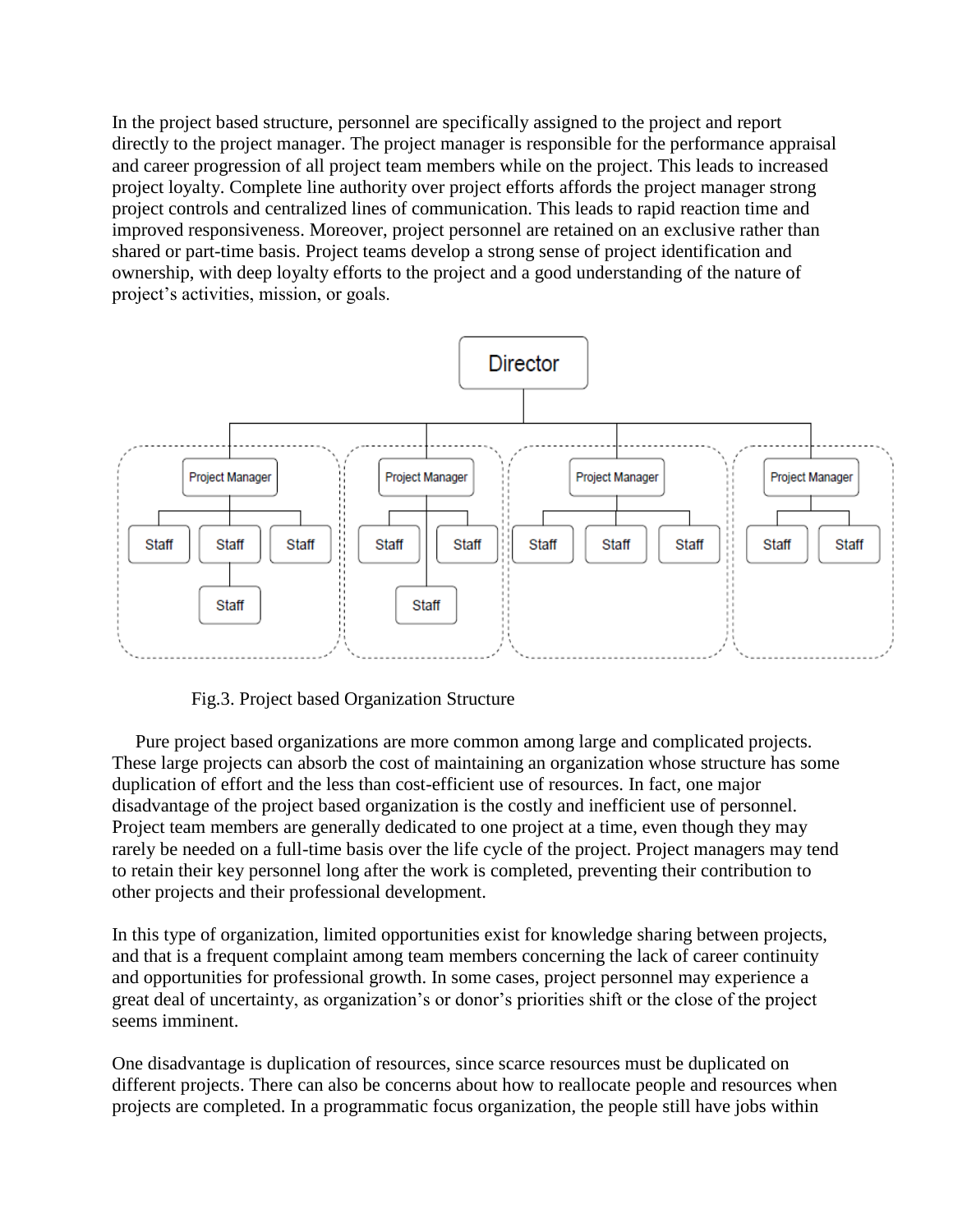the program unit. In a project-based organization it is not always clear where everyone is reassigned when the project is completed. Another disadvantage is that resources may not be needed as a full time for the entire length of the project, increasing the need to manage short term contracts with consultants and other subject matter experts.

A variety of this pure project approach is temporarily project-based organizations. This organization consists of a project team pulled together temporarily from their program unit and led by a project manager that does not report to a programmatic unit. The project manager has the full authority and supervision of the project team.

Another design is based on a mixed structure that includes a matrix, programmatic focus and project based; this mix reflects the need for more flexibility in a development organization to accommodate different requirements. For example a health program may have a couple of projects short term and long term all reporting to the program manager. An education project may be organized on a matrix using resources part-time from other units, and a large water project organized as a fully project-based were all staff report to the project manager. It is not unusual to find this type of mixed designs on development of organizations.

# **6.3 MANAGEMENT STYLES**

Organization culture is a strong influence on the type of management styles that can be used on projects. The local culture, customs and social dynamics also influence the management style; along with the nature of the project, the nature of the team and the personality and skills of the project managers. There are four distinct organizational management styles that have a strong influence on how project are managed:

- Autocratic
- Paternalistic
- Democratic
- Laissez-faire

**6.3.1** Autocratic or authoritarian, the manager makes all the decisions, keeping the information and decision making among the senior management. Objectives and tasks are set and the workforce is expected to do exactly as required. The communication involved with this method is mainly downward, from the leader to the subordinate; this method can lead to a decrease in motivation from the employee's point of view. The main advantage of this style is that the direction of the organization will remain constant, and the decisions will all be similar, this in turn can project an image of a confident, well managed organization. On the other hand, team members may become highly dependent upon the project manager's and supervision may be needed.

**6.3.2** Paternalistic form is where the manager makes decisions in the best interests of the employees rather than the organization. The manager explains most decisions to the team members and ensures that their social and leisure needs are always met. This can help balance out the lack of staff motivation caused by an autocratic management style.

Feedback is again generally downward; however feedback to the management will occur in order for the employees to be kept happy.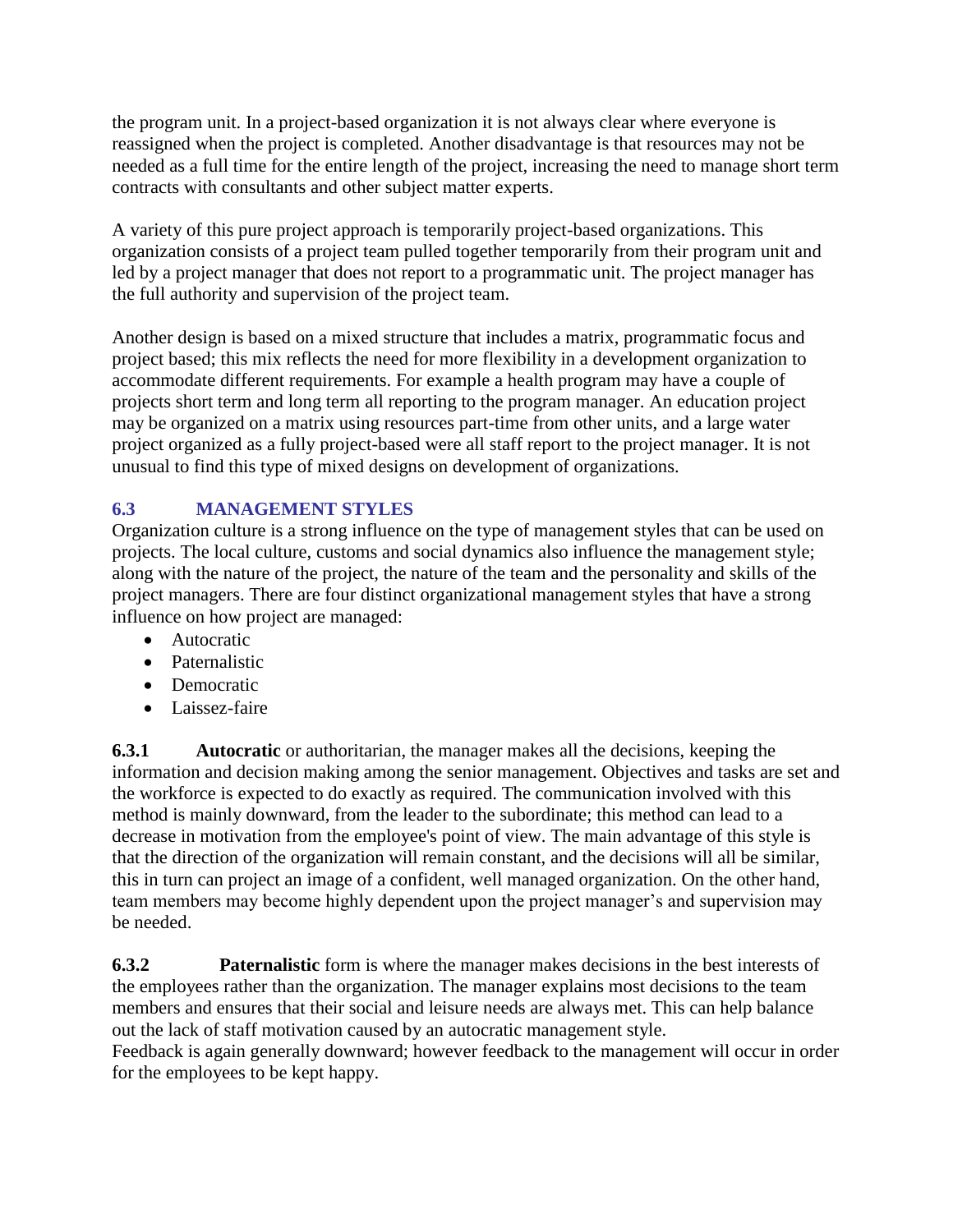This style can be highly advantageous, and can engender loyalty from the employees, leading to a lower staff turnover, thanks to the emphasis on social needs. It shares similar disadvantages to an authoritarian style; employees becoming highly dependent on the leader, and if the wrong decisions are made, then employees may become dissatisfied with the leader.

**6.3.3 Democratic** style is one where the manager allows the employees to take part in decision-making, where everything is agreed by the majority. This style can be particularly useful when complex decisions need to be made that require a range of specialist skills. From the overall organization's point of view, job satisfaction and quality of work will improve. However, the decision-making process is severely slowed down, and the need of a consensus may avoid taking the best decision for the project.

**6.3.4 Laissez-faire** style, the manager's role is marginal and the employees manage their own areas within the project; the manager evades the duties of management and uncoordinated delegation occurs. The communication in this style is horizontal, meaning that it is equal in both directions, however very little communication occurs in comparison with other styles. The style brings out the best in highly professional and creative groups of employees, however in many cases it is not deliberate and is simply a result of poor management. This leads to a lack of staff focus and sense of direction, which in turn leads to much dissatisfaction, and a poor organization image.

# **6.4 PROJECT GOVERNANCE**

Project governance can be defined as an organization's overall process for sharing decision rights about projects and monitoring the performance of project interventions. All development organizations have some form of project governance. Those with effective governance have actively designed a set of project governance mechanisms (committees, budgeting processes, approvals, etc.) that encourage behavior consistent with the organization's mission, strategy, values, norms, and culture.

The objective of project governance is to establish clear levels or authority and decision making including the planning, influencing and conducting of the policy and affairs of the project. It involves the people, policies and processes that provide the framework within which project managers make decisions and take actions to optimize outcomes related to their areas of responsibility. This is achieved by defining and identifying the roles, responsibilities and accountability of all people involved in a project, including their interaction and level of coordination with internal and external dependencies.

The organization's management team is responsible for setting up and supporting the governance structure before the project initiates its activities to ensure that all key decisions are made at the right time.

The management team defines the project governance in a document that outlays the roles and responsibilities for decision making in the project team and stakeholders; this may include the creation of a project committee and its high level operating rules. A good project governance document helps projects by defining the procedures to follow escalation of issues, defines the decision making structure, roles and responsibilities of each key stakeholder about the different processes in the project from communications to budget change authorizations.